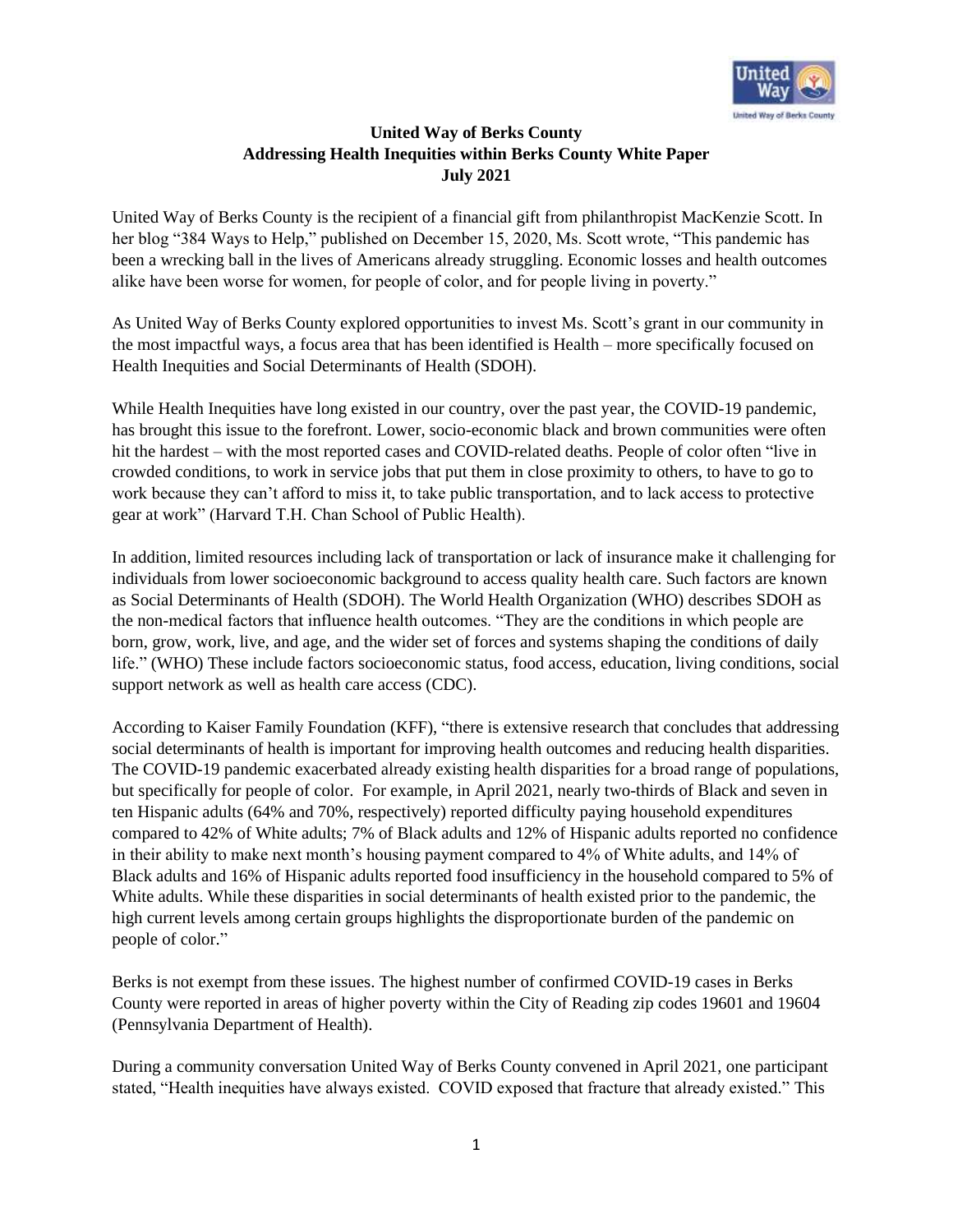

discussion was attended virtually by local healthcare professionals and providers. Participants were asked to share from a healthcare perspective, what they believed has been the greatest impact of COVID.

1) Mental Health: An increase in mental health issues – for both adults and children – and challenges to access treatment was shared as the top concern during this community conversation. Participants shared that there is an increased need for behavioral health programs while there is a lack of available providers to meet the demand. Participants believe that children's mental health issues may not be fully realized until they are back to school, where teachers may need assistance in identifying problems to make referrals.

KFF reported that the "COVID-19 pandemic and the resulting economic recession have negatively affected many people's mental health and created new barriers for people already suffering from mental illness and substance disorders. During the pandemic, 4 in 10 adults in the U.S. have reported symptoms of anxiety or depressive disorder, a share that has been largely consistent, up from 1 in 10 adults who reported these symptoms from January to June 2019. A KFF Health Tracking Poll from July 2020 also found that many adults are reporting specific negative impacts on their mental health and well-being, such as difficulty sleeping (36%) or eating (32%), increases in alcohol consumption or substance use (12%), due to worry and stress over the coronavirus. As the pandemic wears on, ongoing and necessary public health measures expose many people to experiencing situations linked to poor mental health outcomes, such as isolation and job loss. The pandemic has disproportionately affected the health of communities of color. Non-Hispanic Black adults (48%) and Hispanic or Latino adults (46%) are more likely to report symptoms of anxiety and/or depressive disorder than Non-Hispanic White adults (41%). Historically, these communities of color have faced challenges accessing mental health care."

2) Digital Divide: Telehealth allows patients to access health care via remote technologies including cell phones and laptops (Health Resources & Service Administration). While telehealth was presented as a solution during the COVID pandemic to address healthcare access, participants in the conversation shared the option made the digital divide clearer than ever. The digital divide is "access, or lack of access, to the Internet…The focus of the digital divide has shifted from access to computers and smartphones to inequity between those who have more or less bandwidth and more or less skills, also known as digital literacy…Lack of high-speed Internet access can negatively impact economic growth, household income, educational performance, healthcare access and employment searches," (The San Diego Foundation).

The *Reading Eagle* published an article on May 3, 2021, "COVID exposes need for greater broadband access in Berks." The article highlights that the pandemic not only required Berks County residents "to become more tech savvy…it also brought to light the digital divide between those who have and those who do not have access to high-speed internet available on demand" and "highlighted the fact that there are many dead zones with no broadband Internet service in Berks." Residents identified alternative solutions including accessing WI-FI from library and school parking lots and renting hot spots, while schools bought laptops for students and increased "internet speed and internet services for underserved communities." In the article, County Commissioner Chairman Christian Y. Leinbach said, "Broadband is the key to positive change, whether it's telework, teleeducation, or telemedicine. There are so many areas that are impacted."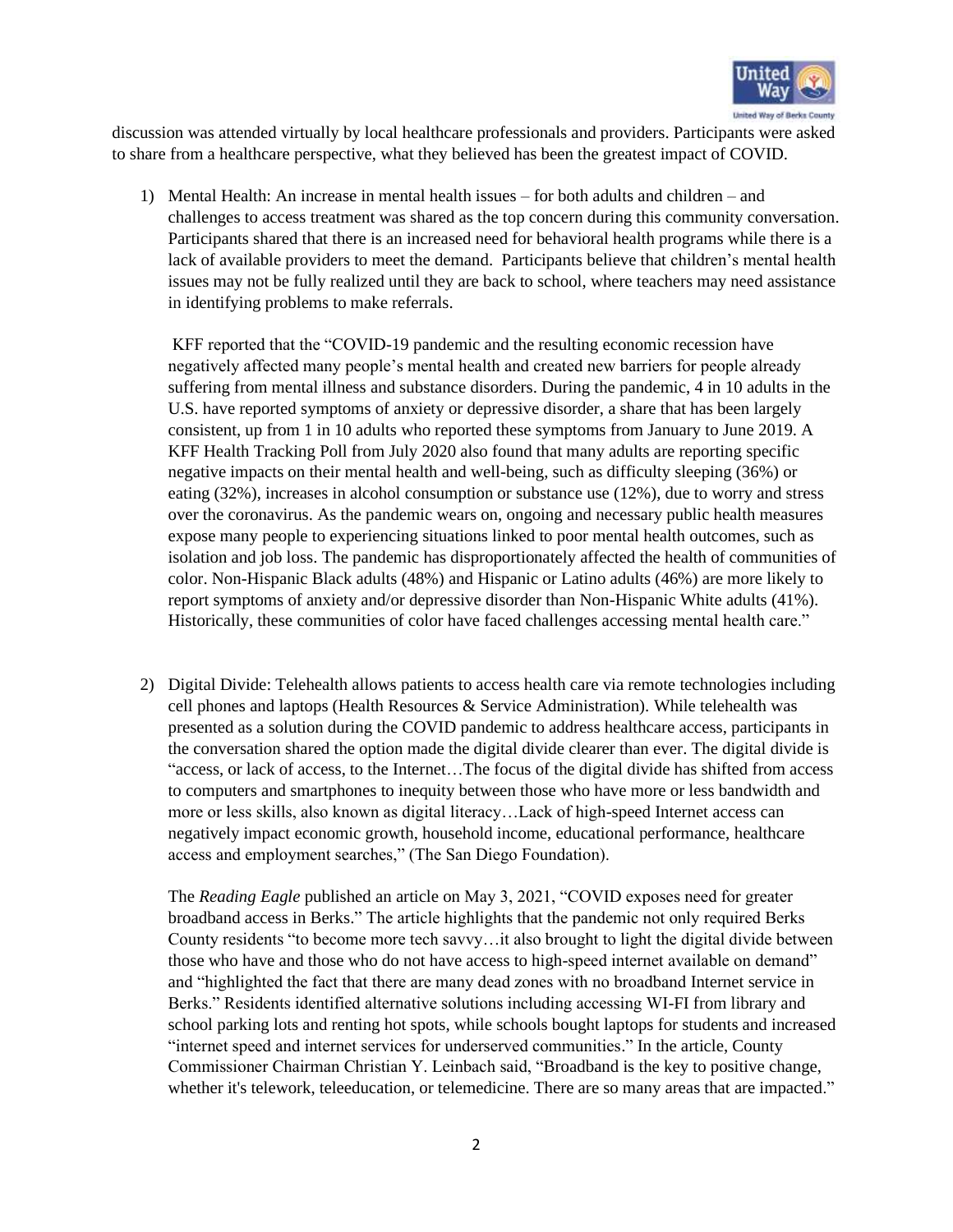

3) Identifying Developmental Delays in Children: During United Way's community conversation, health care providers shared that developmental delays have not been identified in children while home during the pandemic.

"For parents, the pandemic has upended access to early developmental screenings. Many parents fear exposure to COVID-19 at clinics, so they avoid taking their children to the pediatrician's office. Calls to community programs that provide screenings have dropped. Well-child checkups – which include developmental screenings – have plummeted." (USC Leonard D. Schaeffer Center for Health Policy & Economics)

"Epidemics or pandemics, such as COVID-19, produce potential risks to child development due to the risk of illness, protective confinement, social isolation, and the increased stress level of parents and caregivers. This situation becomes an adverse childhood experience (ACEs) and may generate toxic stress, with consequent potential losses for brain development, individual and collective health, and the long-term impairment of cognition, mental and physical health, and working capacity of future adults." (U.S. National Library of Medicine).

4) Increased drug and alcohol issues due to the pandemic: The opioid epidemic has hit the Black and Latino populations more than the White population.

"As the COVID-19 pandemic intensified America's opioid addiction crisis in nearly every corner of the country, many Black neighborhoods…suffered most acutely. The portrait of the opioid epidemic has long been painted as a rural white affliction, but the demographics have been shifting for years as deaths surged among Black Americans. The pandemic hastened the trend by further flooding the streets with fentanyl, a potent synthetic opioid, in communities with scant resources to deal with addiction." (Reading Eagle)

In a Reading Eagle editorial, "Thoughts on COVID from the emergency department," Dr. Kristen M. Sandel, an emergency physician and chairwoman of the Berks County Medical Society, said, "A final but very important thought from our experience is the toll that this virus is taking on the population, especially our younger patients, with regard to mental health and substance abuse. Please seek help if you or your loved ones are struggling with mental health or a substance abuse disorder during the pandemic and beyond."

5) Food insecurity and access to healthy food: "As the COVID-19 pandemic initially peaked last year, the need for food in Berks County grew greater than anyone could remember, and pantries and soup kitchens were scrambling to keep everyone fed. As the pandemic has lessened in recent months, that need has decreased somewhat, but those close to the situation believe it'll be a long time until food distribution in Berks County returns to prepandemic levels.

Helping Harvest, the nonprofit program that serves more than 320 charitable food programs in Berks and Schuylkill counties, gave away almost twice the amount of food during the first year of the pandemic than it had the previous year due to the heavy toll the virus took on the economy and the personal finances of so many, said President Jay Worrall.

….the pandemic pushed many who are already close to the edge into a situation where they could no longer pay their bills, Worrall said. Many lost jobs as businesses temporarily shut down or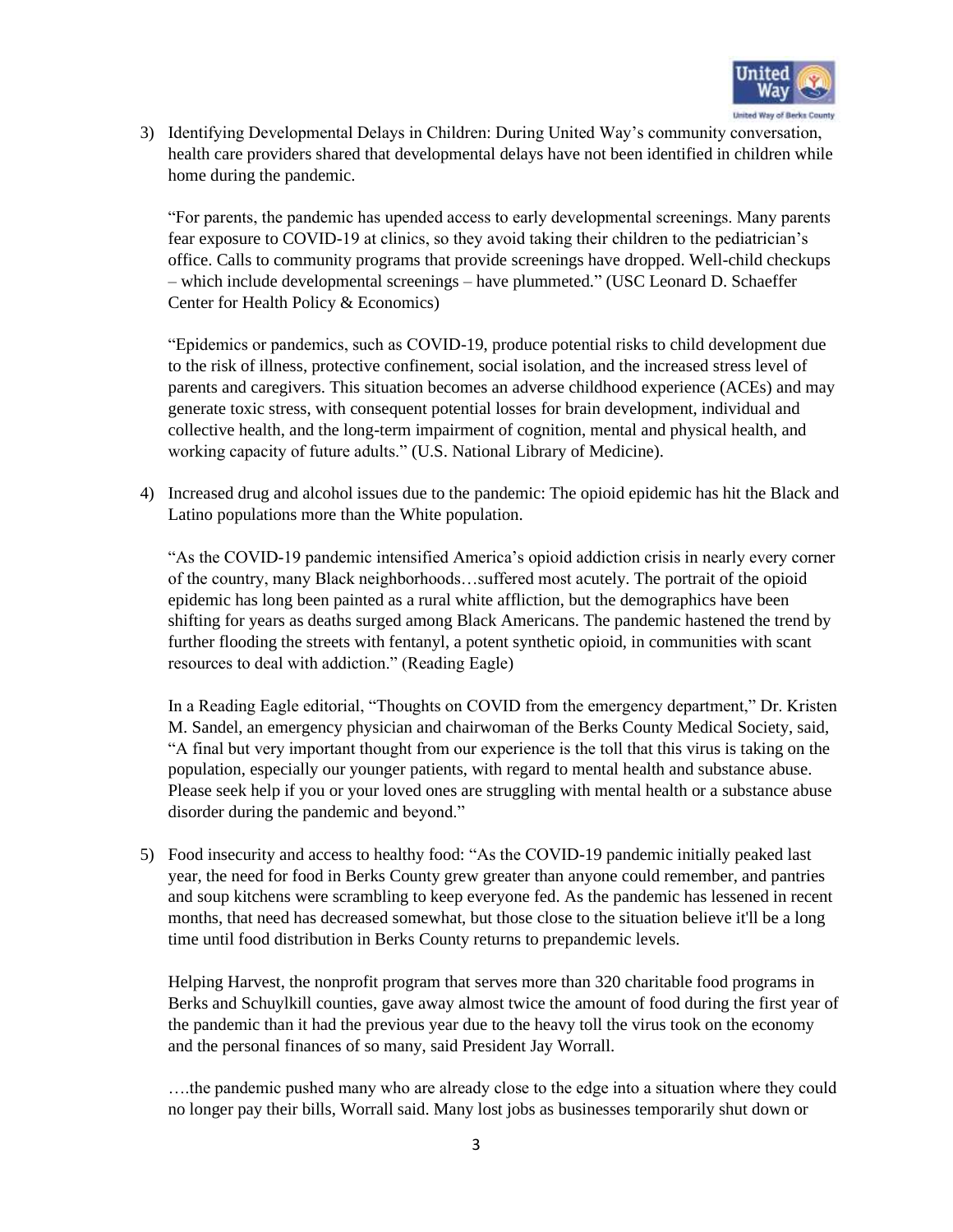

closed permanently, and others had their hours or pay reduced, forcing them to visit food pantries for the first time, he said." (Reading Eagle)

6) Lack of cultural competence in providers: "Reducing health disparities and achieving equitable health care remains an important goal for the U.S. healthcare system. Cultural competence is widely seen as a foundational pillar for reducing disparities through culturally sensitive and unbiased quality care. Culturally competent care is defined as care that respects diversity in the patient population and cultural factors that can affect health and health care, such as language, communication styles, beliefs, attitudes, and behaviors." (Agency for Healthcare Research and Quality)

The COVID-19 pandemic has negatively impacted so many from both a physical and mental health perspective. The true ramifications of this global pandemic are still to be determined. As mentioned above, health inequities existed prior to the pandemic. The impacts of COVID-19 brought much attention to the social determinants of health affecting Berks County residents. During the community conversation, participants listed various barriers that make healthcare access challenging including childcare, education, language, providers' hours of operation and transportation. Participants felt ongoing dialogue, collaboration and alignment and integration of services is critical to have a targeted impact in the future. How do we build a collaborative community system to remove these barriers and provide equitable healthcare access for every Berks County resident?

A generous gift to United Way of Berks County, from MacKenzie Scott, provides an opportunity to support innovative approaches for recovery of Berks County from the pandemic. The Focused Grant is a collaborative opportunity to address the social determinants of health challenges. Nonprofit organizations are invited to apply for funds with their approach to addressing health issues in our community. For grant guidelines, please see attached or visit our website.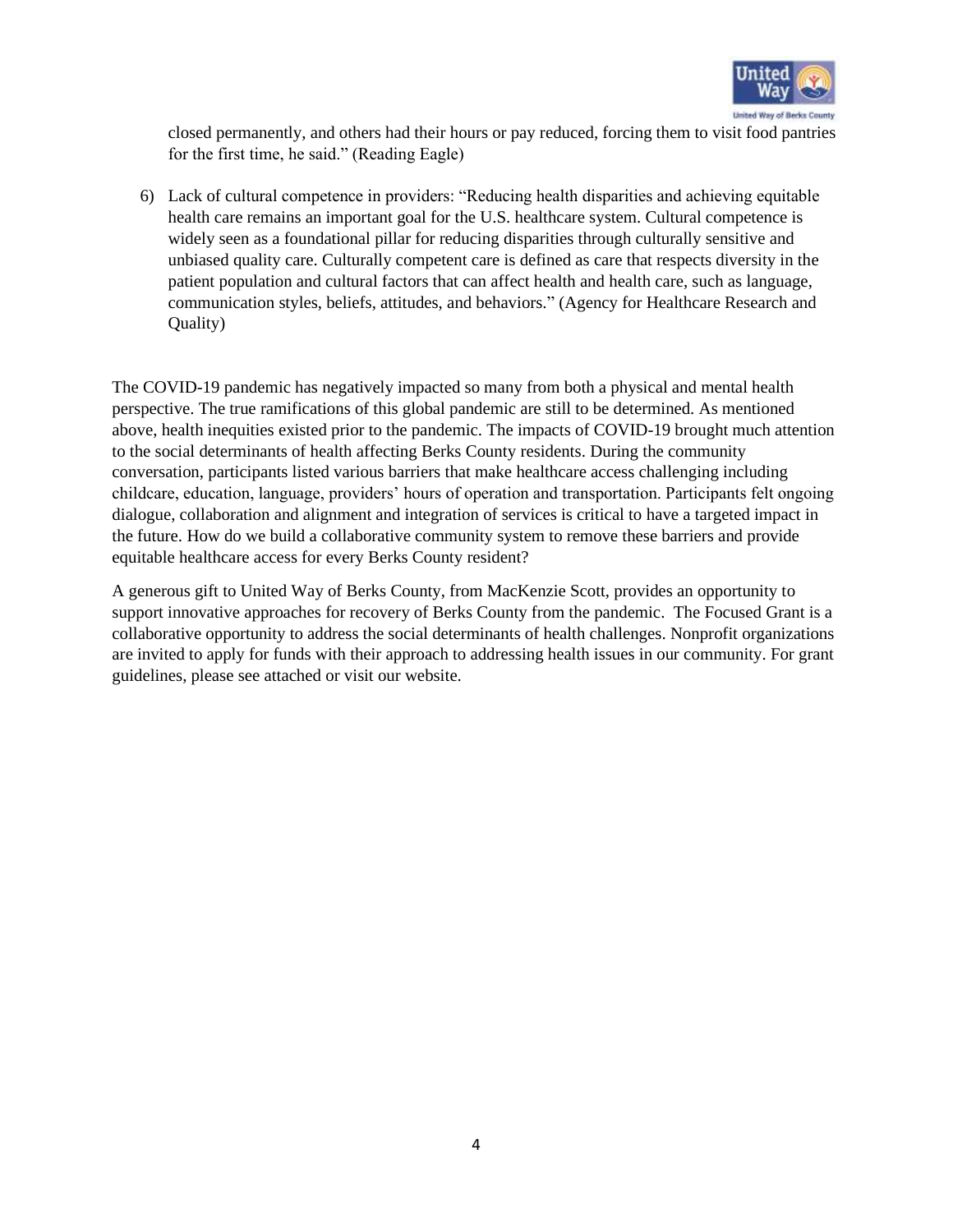

## **Sources**

Agency for Healthcare Research and Quality. Improving Cultural Competence to Reduce Health Disparities for Priority Populations. July 8, 2014. [https://effectivehealthcare.ahrq.gov/products/cultural](https://effectivehealthcare.ahrq.gov/products/cultural-competence/research-protocol)[competence/research-protocol](https://effectivehealthcare.ahrq.gov/products/cultural-competence/research-protocol)

Centers for Disease Control and Prevent (CDC). About Social Determinants of Health (SDOH). <https://www.cdc.gov/socialdeterminants/about.html>

Harvard T.H. Chan School of Public Health. COVID-19 pandemic highlights longstanding health inequities in U.S. [https://www.hsph.harvard.edu/news/hsph-in-the-news/covid-19-pandemic-highlights](https://www.hsph.harvard.edu/news/hsph-in-the-news/covid-19-pandemic-highlights-longstanding-health-inequities-in-u-s/)[longstanding-health-inequities-in-u-s/](https://www.hsph.harvard.edu/news/hsph-in-the-news/covid-19-pandemic-highlights-longstanding-health-inequities-in-u-s/)

Health Resources and Services Administration. What is Telehealth? <https://telehealth.hhs.gov/patients/understanding-telehealth/>

KFF (Kaiser Family Foundation). Implications of COVID-19 for social determinants of health. [https://www.kff.org/coronavirus-covid-19/issue-brief/implications-of-covid-19-for-social-determinants](https://www.kff.org/coronavirus-covid-19/issue-brief/implications-of-covid-19-for-social-determinants-of-health/)[of-health/](https://www.kff.org/coronavirus-covid-19/issue-brief/implications-of-covid-19-for-social-determinants-of-health/)

KFF (Kaiser Family Foundation). Implications of COVID-19 for mental health and substance use. [https://www.kff.org/coronavirus-covid-19/issue-brief/the-implications-of-covid-19-for-mental-health](https://www.kff.org/coronavirus-covid-19/issue-brief/the-implications-of-covid-19-for-mental-health-and-substance-use/)[and-substance-use/](https://www.kff.org/coronavirus-covid-19/issue-brief/the-implications-of-covid-19-for-mental-health-and-substance-use/)

Medical News Today. Health equity: Meaning, promotion, and training. https://www.medicalnewstoday.com/articles/health-equity#definition

Pennsylvania Department of Health. COVID-19 Data for Pennsylvania. <https://www.health.pa.gov/topics/disease/coronavirus/Pages/Cases.aspx>

Reading Eagle. COVID exposes need for greater broadband access in Berks By Holly Herman, May 3, 2021.

[https://www.readingeagle.com/coronavirus/covid-exposes-need-for-greater-broadband-access-in](https://www.readingeagle.com/coronavirus/covid-exposes-need-for-greater-broadband-access-in-berks/article_4ea5a2e4-a45c-11eb-8263-e3c50c8e28d6.html)[berks/article\\_4ea5a2e4-a45c-11eb-8263-e3c50c8e28d6.html](https://www.readingeagle.com/coronavirus/covid-exposes-need-for-greater-broadband-access-in-berks/article_4ea5a2e4-a45c-11eb-8263-e3c50c8e28d6.html)

Reading Eagle. Guest commentary: Thoughts on COVID from the emergency department. By Dr. Kristen M. Sandel, Mar 15, 2021. [https://www.readingeagle.com/opinion/guest-commentary-thoughts-on-covid](https://www.readingeagle.com/opinion/guest-commentary-thoughts-on-covid-from-the-emergency-department/article_7bf0e948-831e-11eb-9a9a-37a36aecd001.html)[from-the-emergency-department/article\\_7bf0e948-831e-11eb-9a9a-37a36aecd001.html](https://www.readingeagle.com/opinion/guest-commentary-thoughts-on-covid-from-the-emergency-department/article_7bf0e948-831e-11eb-9a9a-37a36aecd001.html)

Reading Eagle. In pandemic, drug overdose deaths soar among Black Americans. Claire Galofaro - AP National Writer, June 24, 2021[. https://www.readingeagle.com/news/state/in-pandemic-drug-overdose](https://www.readingeagle.com/news/state/in-pandemic-drug-overdose-deaths-soar-among-black-americans/article_05a0991b-0fc3-5bf8-abfd-83def8fe4d79.html)[deaths-soar-among-black-americans/article\\_05a0991b-0fc3-5bf8-abfd-83def8fe4d79.html](https://www.readingeagle.com/news/state/in-pandemic-drug-overdose-deaths-soar-among-black-americans/article_05a0991b-0fc3-5bf8-abfd-83def8fe4d79.html)

Reading Eagle. Need for food in Berks lessens, but still much higher than pre-COVID level. By Mike Urban, June 8, 2021. [https://www.readingeagle.com/local-news/need-for-food-in-berks-lessens](https://www.readingeagle.com/local-news/need-for-food-in-berks-lessens-but-still-much-higher-than-pre-covid-level/article_515d6022-c530-11eb-bbed-0f17e1490029.html)[but-still-much-higher-than-pre-covid-level/article\\_515d6022-c530-11eb-bbed-0f17e1490029.html](https://www.readingeagle.com/local-news/need-for-food-in-berks-lessens-but-still-much-higher-than-pre-covid-level/article_515d6022-c530-11eb-bbed-0f17e1490029.html)